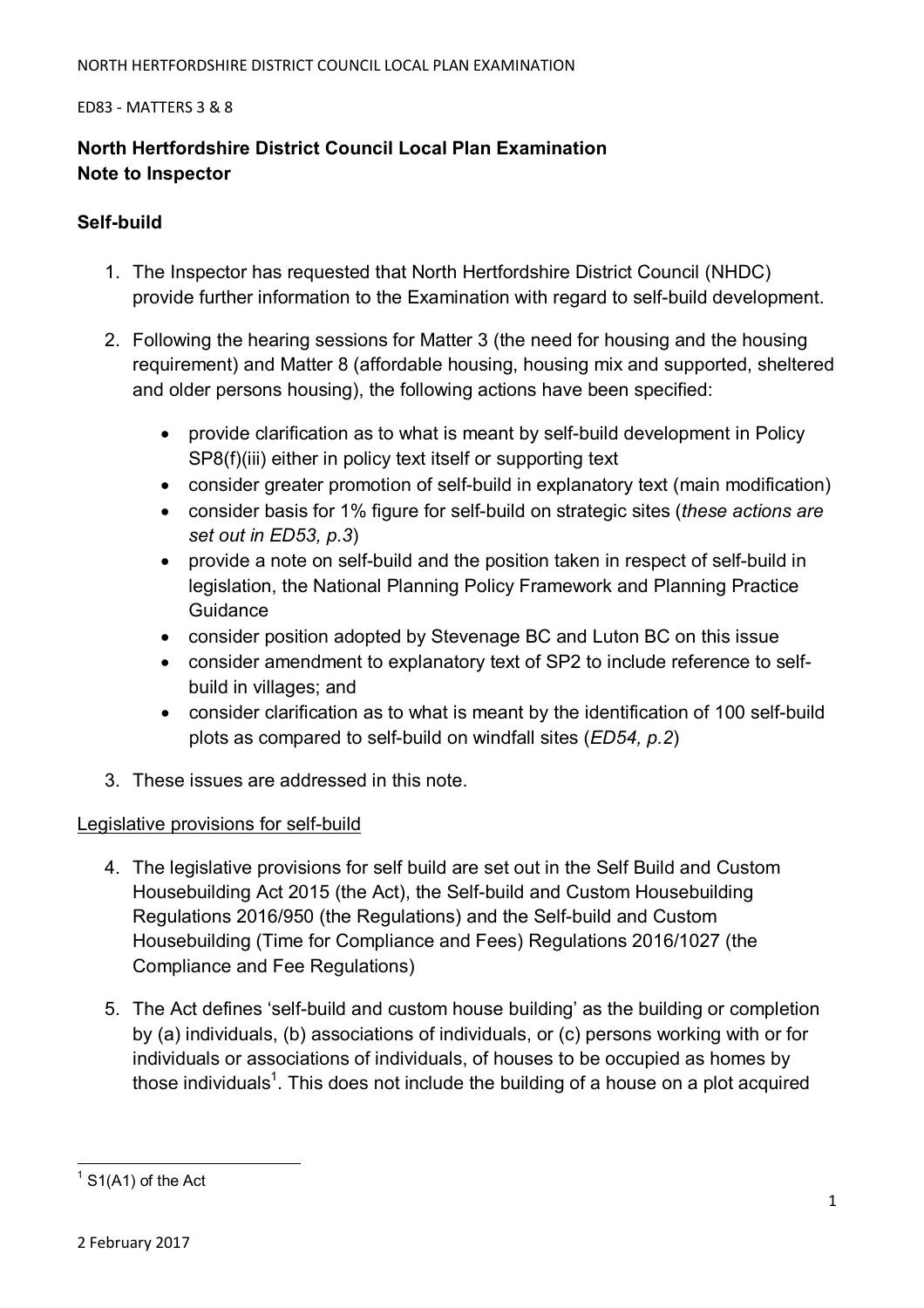from a person who builds the house wholly or mainly to plans or specifications decided or offered by that person<sup>2</sup>.

- 6. The Act requires the Council to maintain a register of persons seeking to acquire land to build a home<sup>3</sup>. Applicants must meet basic eligibility criteria to be entered onto the register. The Regulations allow for the register to be divided into Part 1 and Part  $2<sup>4</sup>$ with individuals having to meet an additional 'local eligibility test' to be entered onto the Part 1 register, and if they meet all the criteria except the local connection test, then they will be entered onto the Part 2 register.
- 7. Local eligibility criteria may include:
	- a local connection test whereby only individuals who meet such conditions as the authority reasonably considers demonstrate that the individual has sufficient connection with the authority's area, are eligible<sup>5</sup>; and
	- a test whereby only individuals who can demonstrate that they will have sufficient resources to purchase land for their own self-build and custom housebuilding, are eligible $6$
- 8. Section 2 of the Act places a duty on district councils to have regard to the self-build and custom housebuilding register when carrying out planning, housing, land disposal and regeneration functions.
- 9. S2A(2) of the Act requires the Council to give suitable development permission in respect of enough serviced plots of land to meet the demand for self-build and custom housebuilding in the authority's area arising in each base period. This duty does not apply to any person entered in Part 2 of the register<sup>7</sup>.
- 10. 'Development permission' means planning permission or permission in principle, and a permission is "suitable" if it is in respect of development that *could* include self-build and custom housebuilding<sup>8</sup> (emphasis added). A serviced plot is a plot of land which either has access to a public highway and connections for electricity, water and waste water; or where in the opinion of the Local Planning Authority highways access and utilities connections can be provided before the granted planning permission expires<sup>9</sup>.

 $\overline{a}$  $2^{2}$  S1(A2) of the Act

<sup>3</sup>  $S1(1)$  of the Act

<sup>4</sup> Regulation 4 and Regulation 5 of the Regulations

 $5<sup>5</sup>$  Regulation 5(2) of the Regulations

<sup>6</sup> Regulation  $5(4)$  of the Regulations

<sup>7</sup> Regulation 9 of the Regulations

 $\frac{8}{3}$  Section 2A(6(c) of the Act

<sup>&</sup>lt;sup>9</sup> Section 5 of the Act and Regulation 3 of the Regulations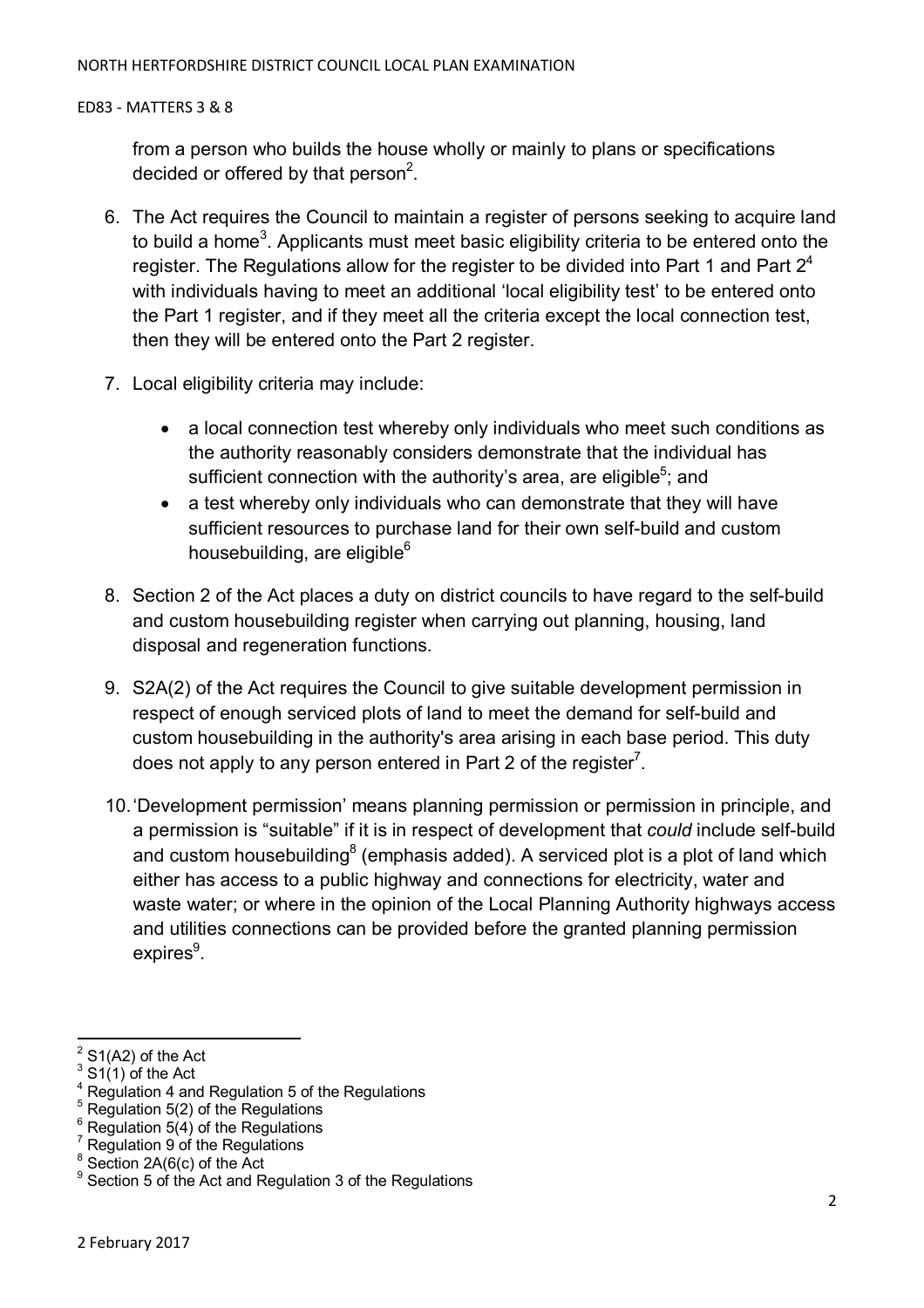- 11. Demand is evidenced by the number of entries added during to the register under any relevant base period<sup>10</sup>. The first base period began on the day that the register was established and ended on 30 October 2016. Each subsequent base period is the period of 12 months beginning immediately after the end of the previous base period<sup>11</sup>.
- 12. The Compliance and Fee Regulations confirm that the time allowed to comply with the duty is 3 years beginning immediately after the end of the base period<sup>12</sup>.
- 13. A grant of permission in relation to a particular plot of land may not be taken into account in relation to more than one base period in determining whether the S2A duty is discharged<sup>13</sup>.
- 14. There is no requirement that the permission be implemented. Equally there is no requirement that the permission is granted to or for the benefit of an individual on the register. The Explanatory Memorandum to the Regulations confirms the thinking behind this is 'that a general increase in available land should make it easier for self build and custom build housebuilders to find suitable land'. Consequently for the purpose of the S2A duty, the register operates simply as a mechanism of identifying demand. Therefore any 'suitable development permission' can be taken into account when considering whether an authority has complied with its duty, even if it is for the benefit of an individual who is not on the register.

## National planning provisions for self build

- 15. The regulatory provisions above are supported by further planning guidance in both the National Planning Policy Framework (NPPF) and Planning Practice Guidance (PPG)
- 16. Paragraph 50 of the NPPF states that local planning authorities should "plan for a mix of housing based on current and future demographic trends, market trends and the needs of different groups in the community (such as, but not limited to... people wishing to build their own homes)"
- 17. PPG was updated in July 2017 to provide further advice on self-build and custombuild housing<sup>14</sup>. Much of this advice refers back to the Act and Regulations identified above. However, the guidance does help to clarify the definition of self-build and custom build stating that:

 $\overline{a}$ 

 $10$  Section 2A(6)(a) of the Act

Section  $2A(4)$  of the Act

Regulation 2 of the Compliance and Fee Regulations

<sup>&</sup>lt;sup>13</sup> Section 2A(7) of the Act

https://www.gov.uk/guidance/self-build-and-custom-housebuilding, accessed 26 January 2018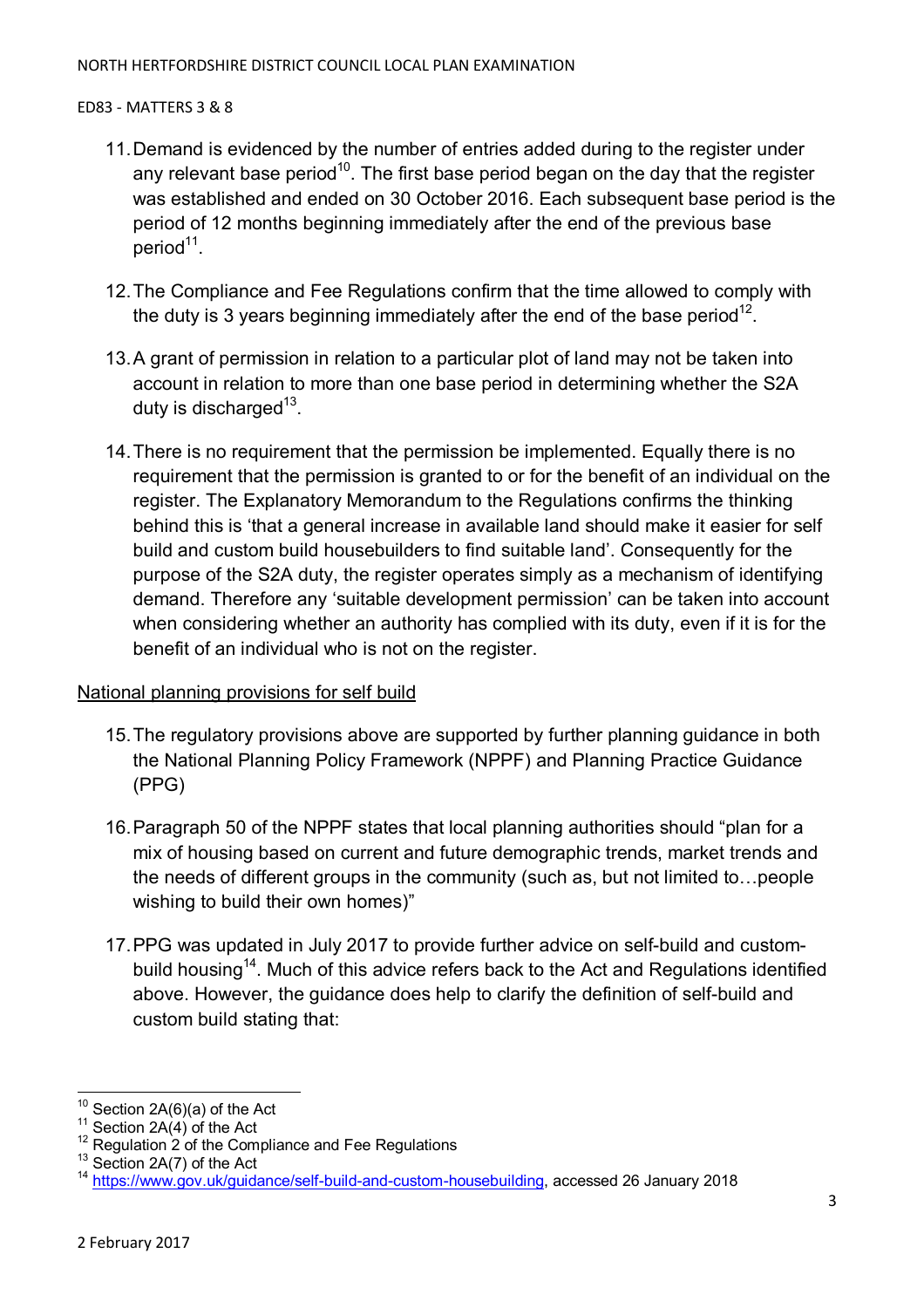*In considering whether a home is a self-build or custom build home, relevant authorities must be satisfied that the initial owner of the home will have primary input into its final design and layout.<sup>15</sup>*

18. The guidance also states that, to facilitate an increase in the number of planning permissions suitable for self-build and custom housebuilding:

> *Relevant authorities should consider how they can best support self-build and custom housebuilding in their area. This could include:*

- *developing policies in their Local Plan for self-build and custom housebuilding;*
- *using their own land if available and suitable for self-build and custom housebuilding and marketing it to those on the register;*
- *engaging with landowners who own sites that are suitable for housing and encouraging them to consider self-build and custom housebuilding and facilitating access to those on the register where the landowner is interested; and*
- *working with custom build developers to maximise opportunities for self-build and custom housebuilding<sup>16</sup> .*
- 19. With regard to plan-making functions, the NPPG states that relevant authorities with plan-making functions should use their evidence on demand for this form of housing from the register in developing their Local Plan and associated documents<sup>17</sup>.
- 20. The guidance is clear that there is not a duty on a relevant authority to grant permission that specifically meets the requirements expressed by those on the register. Relevant authorities should use preferences expressed by those on the register to guide its decisions when looking at how to meet its duty to grant permissions. Relevant authorities should also consider informing those on the register when that have permissioned suitable land $^{18}$ .

#### Position in submitted plan

21. The submitted plan includes, at Policy SP8(f)(iii), a target for the provision of 100 plots for self-build development over the plan period (LP1, p.48). The supporting text, at paragraph 4.109 (LP1, p.51) states that:

 $\overline{\phantom{a}}$ 

<sup>&</sup>lt;sup>15</sup> Planning Practice Guidance, What is self-build and custom housebuilding?, Paragraph: 016 Reference ID: 57-016-20170728, Revision date: 28 07 2017

<sup>&</sup>lt;sup>16</sup> Planning Practice Guidance, How can relevant authorities increase the number of planning permissions which are suitable for self-build and custom housebuilding?, Paragraph: 025 Reference ID: 57-025-201760728 Revision date: 28 07 2017

<sup>17</sup> Planning Practice Guidance, What does having 'a duty as regards registers' mean?, Paragraph: 014 Reference ID: 57-014-20170728. Revision date 28 07 2017

<sup>&</sup>lt;sup>18</sup> Planning Practice Guidance, What can someone on a register expect for their membership?, Paragraph: 028 Reference ID: 57-028-201760728, Revision date: 28 07 2017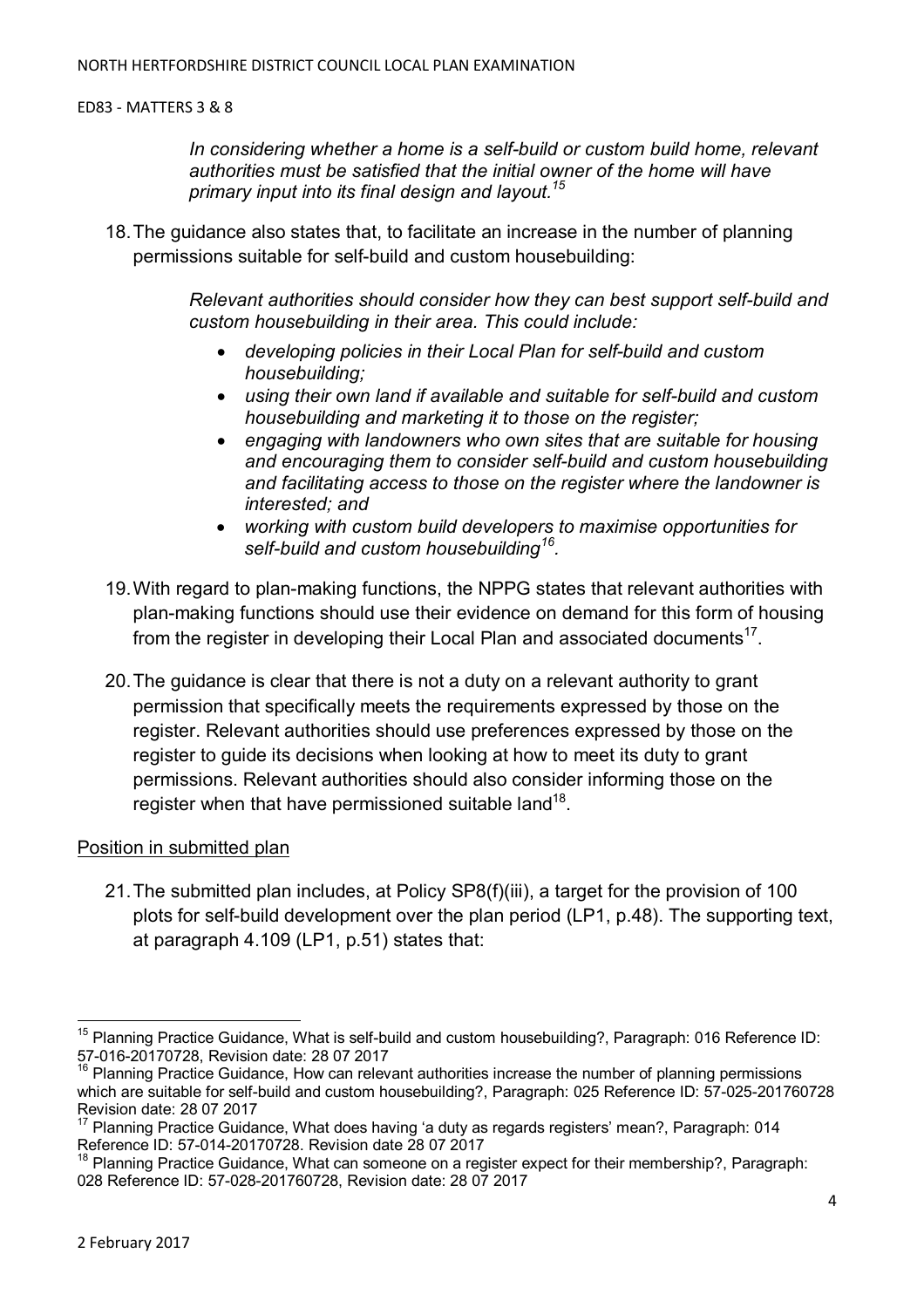*Self-build provides another route to home ownership. On strategic sites, 1% of plots will be reserved for people with a local connection who wish to build their own home. No specific self-build targets have been set on Local Housing Allocation sites and local demand will be considered on a site-by-site basis having regards to the Council's self-build register. Self build may additionally be an issue that local communities wish to explore through Neighbourhood Plans.* 

Position adopted by Stevenage and Luton councils on this issue

- 22. The Publication draft of Stevenage Borough Council's (SBC's) Local Plan includes, at Policy SP7(f)(iv) a requirement for at least 1% of new homes on the urban extensions [allocated in the Plan] to be self build (ORD6, p.42).
- 23. The supporting text of SBC's plan, at paragraph 5.88, states:

*The Government recognises the aspirations of many people to build their own homes. Although we are not aware of an identified need in the Borough currently, we want to ensure that these opportunities exist if things change in the future. The larger urban extensions provide a suitable location to meet this need, as putting aside plots for self-build use can be combined with the need to provide larger, aspirational homes, if necessary.* 

- 24. The 1% requirement is then repeated in site-specific policies for Stevenage West (Policy HO2, p.107), North of Stevenage (Policy HO2, p.110) and South-East of Stevenage (Policy HO4, p.113).
- 25. The Inspector's Report into the Stevenage Plan concludes that these requirements are sound subject to a main modification to explain that if self-build plots are not taken up by the public after being marketed for at least 2 years, they can revert to conventional build plots (ED16, p.22, paragraph 117).
- 26. The Inspector's Report into the Luton Local Plan states:

*The Council has advised that there have been no registrations from anyone seeking land for self-build in Luton. However, there could be opportunities within the housing supply, particularly on windfall sites. These various potential needs have been adequately assessed and appropriately provided for. In addition, Policy LP15 requires development to achieve a mix of different housing types and tenures informed by the latest housing market assessment and local circumstances. This is in line with paragraph 50 of the Framework.*  (ED4, p.39, paragraph 194)

27. Luton's Local Plan was adopted in November 2017. There is no specific policy on self-build. The supporting text of the adopted plan states:

> *Paragraph 50 of the NPPF identifies that local planning authorities should planfor people wishing to build their own homes, and PPG (Paragraph 21)*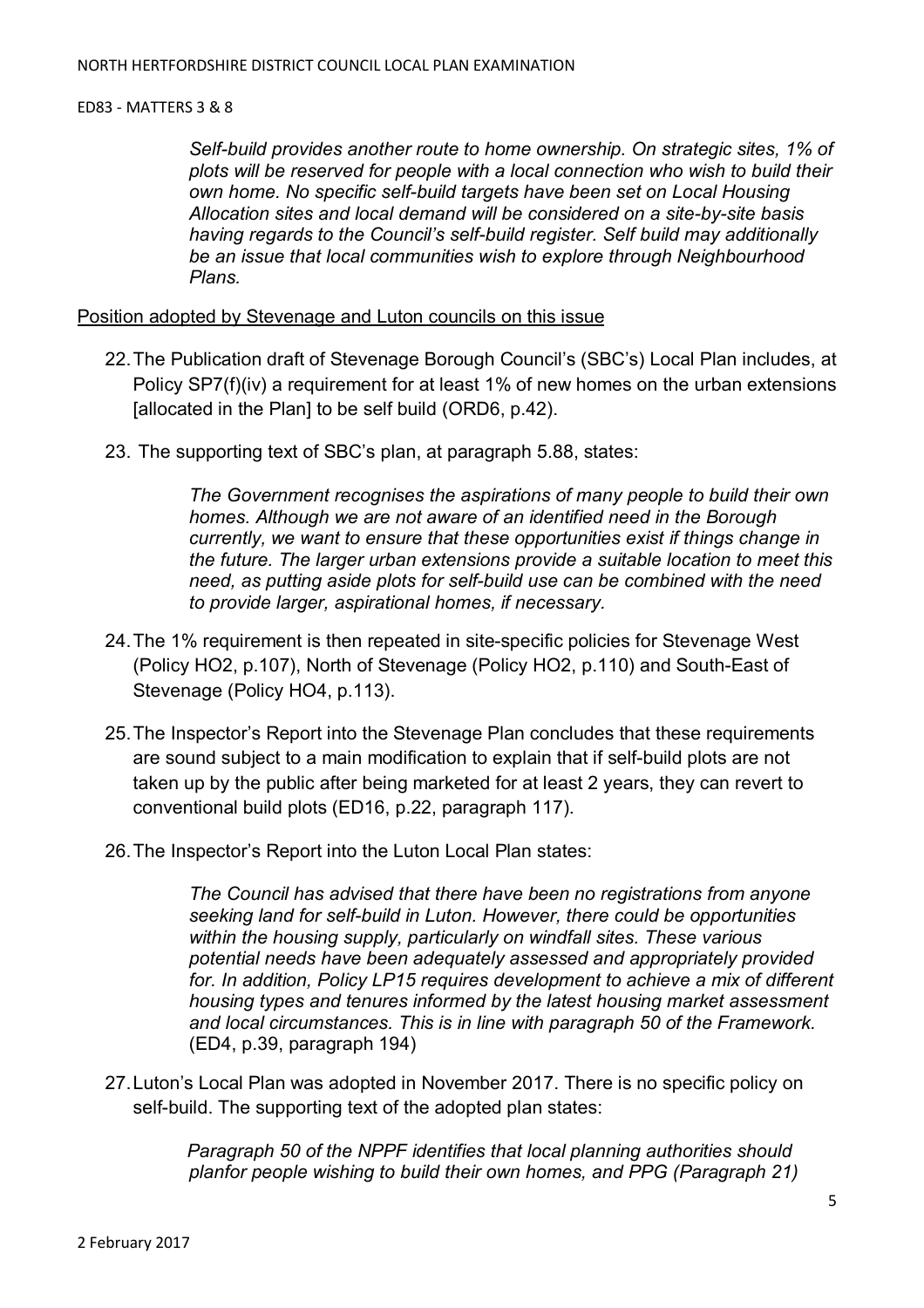*states that the Government wants to enable more people to build their own home and wants to make this form of housing a mainstream housing option and that local planning authorities should, therefore, plan to meet the strong latent demand for such housing. However, based on the Self-Build Portal run by the National Custom and Self Build Association (NCaSBA) there are currently no registrations from groups and individuals looking for land in Luton (Source: 'Need-a-Plot' Portal NCaSBA, July 2015). The Council will continue to monitor the register and keep a register of eligible prospective custom and self-build individuals, community groups and developers<sup>19</sup> .* 

## North Hertfordshire's self-build register

28. The current demand identified in NHDC for the first two base periods is:

| <b>Base period</b>                | Demand         |
|-----------------------------------|----------------|
| Inception $-31$ October 2016      | 24 individuals |
| 1 November 2016 – 31 October 2017 | 85 individuals |

- 29. Under the provisions above, the Council must therefore grant 24 suitable development permissions by three years from the end of the first base period (i.e. 31 October 2019) and a further 85 suitable development permissions by 31 October 2020.
- 30. As well as collating basic registration information, the Council's self-build register allows applicants to identify locations in which they are interested in acquiring a selfbuild plot. Applicants can identify as many locations as they wish from a list of 38 towns and parishes in the District.
- 31. A review of the registers shows that, among applications from the first two base periods have, an average of 13 preferred locations are identified. The five most frequently selected locations in the period from inception to 31 October 2017 are:
	- Hitchin identified as a preference by 78 applicants
	- $\bullet$  Letchworth  $-69$
	- St Ippolyts  $-67$
	- $\bullet$  Baldock 64
	- Ickleford 54

32. A full list of recorded preferences is including in Appendix A of this note.

 $\overline{a}$  $19$  Luton Local Plan 2011-2031, November 2017 (paragraph 6.27, p.57)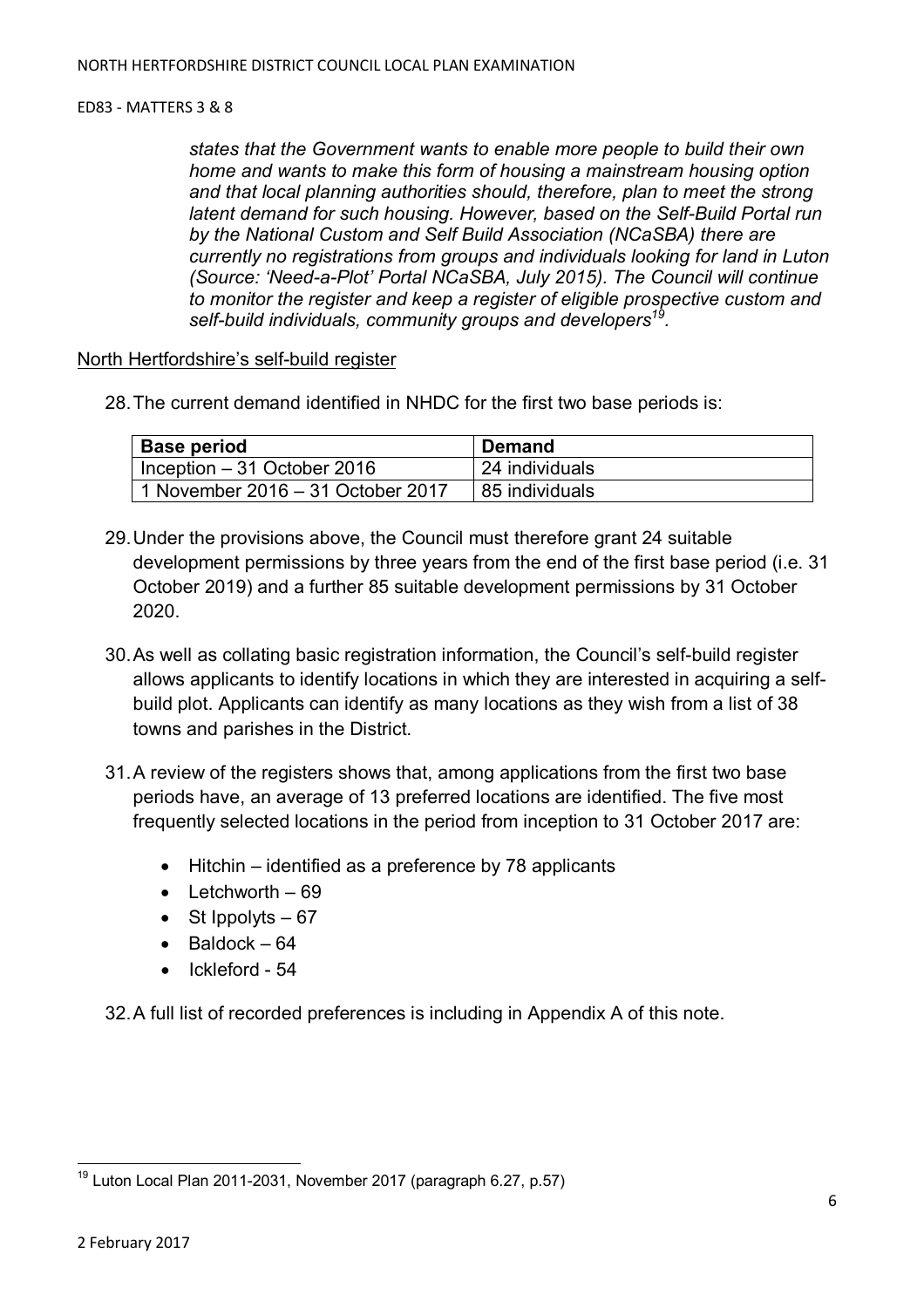#### NORTH HERTFORDSHIRE DISTRICT COUNCIL LOCAL PLAN EXAMINATION

#### ED83 - MATTERS 3 & 8

## Windfall development in North Hertfordshire and relationship to Self-Build and Custom Build housing

- 33. As set out to the Examination, small windfall sites are considered to form a small, but consistent and important, component of housing supply in the District. The Council's Matter 4 statement identifies that an average of 64 completions per year have been achieved from sites of less than five units.
- 34. Neither the planning application forms used by the Council, nor the validation process on receipt of planning applications, provide a standard or easy means of identifying which planning applications meet either the legal definition of self-build, or the test set in the PPG. Similarly, there is no single test to ascertain which sites *could* include self-build and custom-build housing as per the statutory requirement outlined above.
- 35. There is therefore presently no robust monitoring data relating to the number of suitable development permissions granted by the Council, or the number of permissions where the initial owner of the home has had a primary input into final design and layout. The Council is in the process of reviewing how best this information might be captured.
- 36. Evidence has been presented to the examination detailing total house completions and small site completions (defined as schemes of 4 or less homes) in the period 1 April 2016 to 31 March 2017 (ED26a & ED26b). This states that, out of a total of 539 net completions in this period, 70 net completions (13%) were on small-scale / windfall sites. It is asserted that these are custom and self-build completions.
- 37. A review of the Council's own monitoring data confirms that this evidence includes all completions on sites of this size for the monitoring year.
- 38. It is not known what additional checks, if any, were undertaken to determine whether all of these 70 net completions (or the permissions on which they are based) would satisfy the definitions of either self-build or suitable development permission outlined above. As per paragraphs 34 and 35 above, NHDC presently has no simple means of ascertaining this.
- 39. It is considered unlikely that all small site completions would meet the definition of self build and custom build housing (i.e. where the initial owner had a primary input into its design) as these completions might include, for example:
	- The conversion of an existing building into multiple flats; or
	- The granting of permission to an existing householder to construct an additional home within the curtilage of their property for subsequent sale.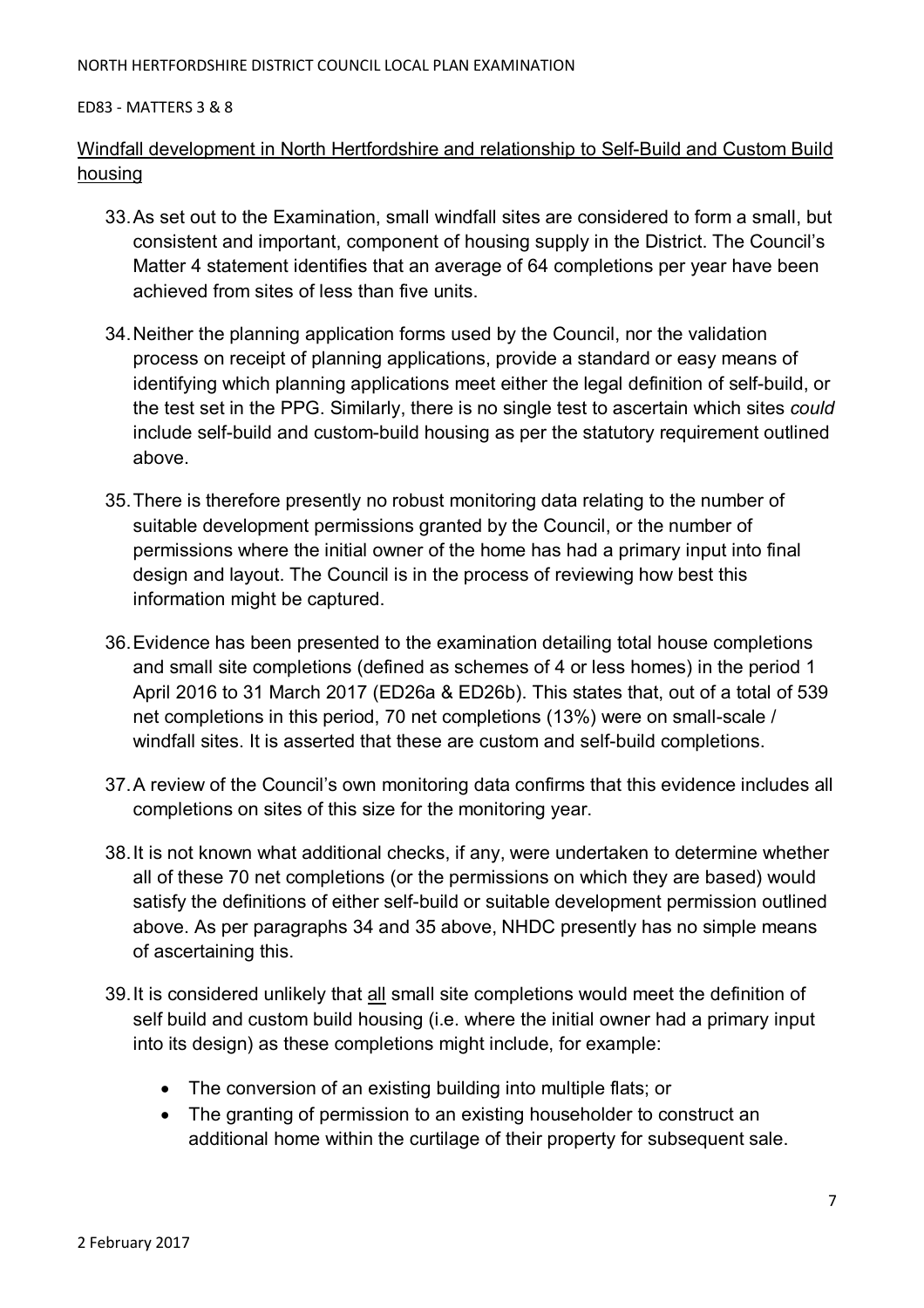- 40. Notwithstanding these points, it is accepted as likely that at least some of the small windfall permissions granted in North Hertfordshire since October 2016 would, on further scrutiny, be capable of contributing towards the Council's suitable development permissions.
- 41. As set out in oral evidence to the Matter 4 hearing, the Council considers it likely there is some confusion / conflation between, on one hand, the definitions and requirements relating to self build and custom build housing set out in statute and national guidance and, on the other, small-scale windfall developments brought forward by individuals and small and medium sized companies.
- 42. Although there is overlap between the two, they do not precisely correlate with one another.
- 43. A proportion of small windfall schemes are likely to be on sites identified, acquired and brought forward by private individuals and small companies outside of any formal definitions of, or processes associated with, self build and custom build housing.
- 44. The Council has no wish to stifle the ability of any such individuals or companies to bring forward appropriate plots for small-scale windfall development within the policy framework established by the plan. The Council has no intention of imposing, through the plan, an upper limit on the number of such homes that will be permitted.

## Meeting registered demand for self-build

- 45. As set out above, it is considered likely that some small windfall completions within North Hertfordshire would, on further scrutiny, be capable of being classified as suitable development permissions contributing towards the Council's statutory obligations against the Act and Regulations. It is possible that the number of suitable development permissions being achieved by the Council through its normal consideration and granting of planning permissions may, in numerical terms, prove to be sufficient to discharge its statutory responsibilities.
- 46. However, this risks becoming something of an 'accountancy exercise' where demand as registered through one route (the self build register) is simply offset against suitable development permissions that are achieved entirely independently of any measures to address the demand on the register.
- 47. Indeed, it is entirely plausible that this (or any other) Council could satisfy its statutory obligations without ever facilitating the acquisition of a single plot by any individual on the self build register.
- 48. This approach would be statutorily compliant. However, the NPPF and PPG encourage a more pro-active approach that goes beyond the statutory requirements.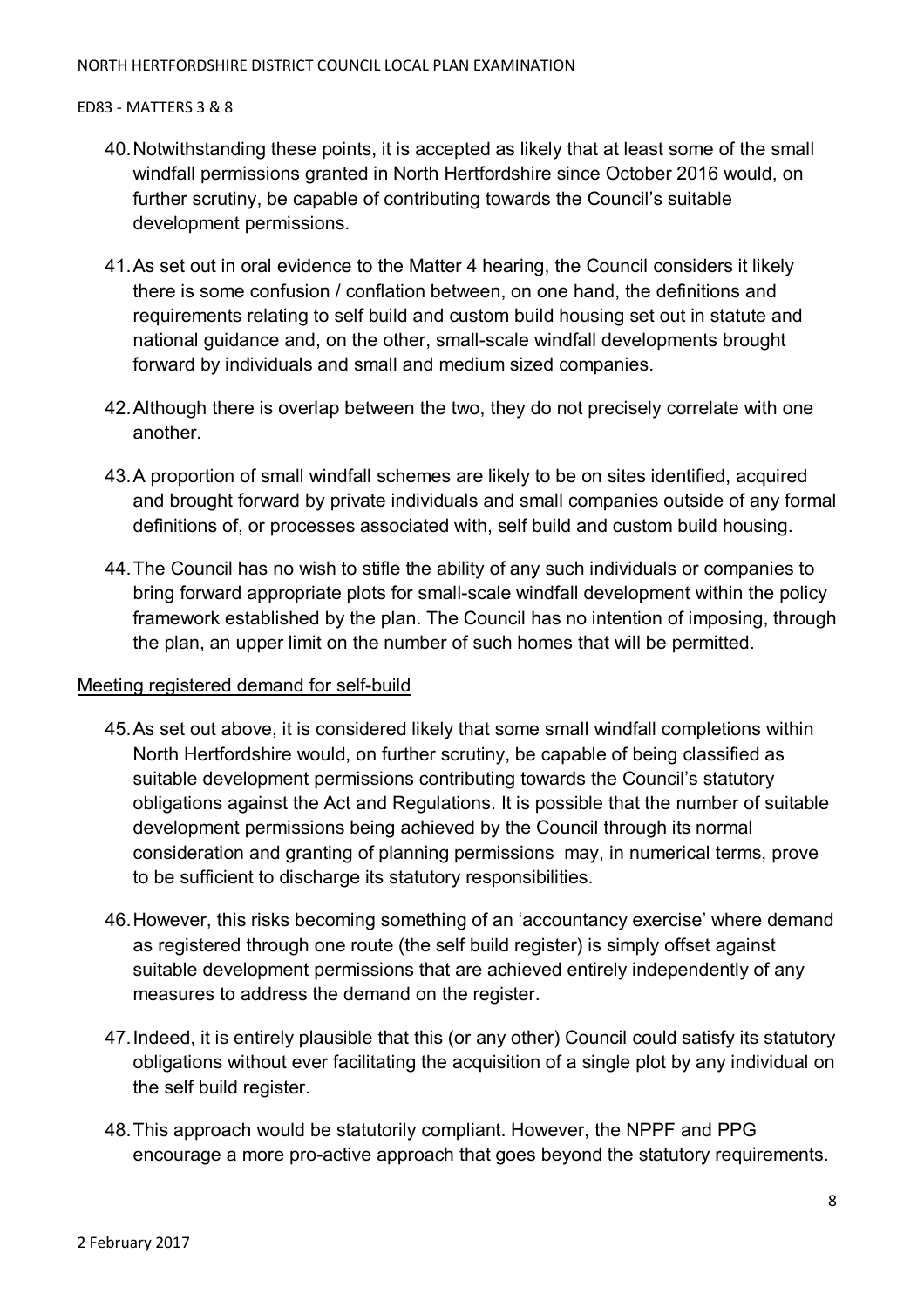The PPG, in particular, explicitly encourages relevant authorities to consider how they might support self-build and custom build housing through developing policies in Local Plans, engaging with landowners of sites suitable for hosing and facilitating access to those on the register where the landowner is interested.

49. In this context, the Council considers there is a justified role for the Local Plan to play in facilitating the provision of additional self build plots.

## Justification for approach to plan

- 50. On review, the Council considers that (subject to the proposed modifications set out below), the broad principles of the approach set out in the plan are justified.
- 51. As set out above, there is a **statutory duty to have regard to the self-build register when carrying out planning functions**. Although the analysis above suggests that it might be possible to fulfil the Council's statutory duties without introducing any specific measures, the **NPPF and PPG encourage proactive facilitation of self-build**. This includes suggested measures which go beyond the statutory duties such as providing opportunities to those on the self build register and developing local plan policy.
- 52. The Council can demonstrate **clear evidence of local demand for self-build**. Through its Self Build Register, the Council has identified 109 individuals in the first two base periods. The Council is now under a statutory obligation to evidence 109 suitable development permissions by 31 October 2020.
- 53. In this respect, it is noted that Stevenage had identified only a low level of demand at the time of the plan's examination. Application of their 1% requirement would allow for at least 27 plots to be provided (i.e. 50% above the registered demand for 18 plots at the point of the examination).
- 54. It is accepted that not all applications to be added to the register are likely to translate into expressions of interest or acquisitions of plots for self build should opportunities arise. However, the Council's register is only 18 months old and it is not unreasonable to anticipate further applications over the plan period. Should the register continue to grow at its average rate of 6 entrants per month for the remainder of the plan period, there would be over 900 additional entries on the register by 2031.
- 55. In addition to the overall demand, the Council can, through analysis of its register, provide **evidence of locational demand**. Although the PPG is clear that authorities are not obliged to specifically meet the requirements of those on the register, the evidence to date shows that three of the main towns within the District are amongst the most popular choices. There is evidence of at least some demand within all of the areas where strategic sites are located. North Hertfordshire is relatively compact,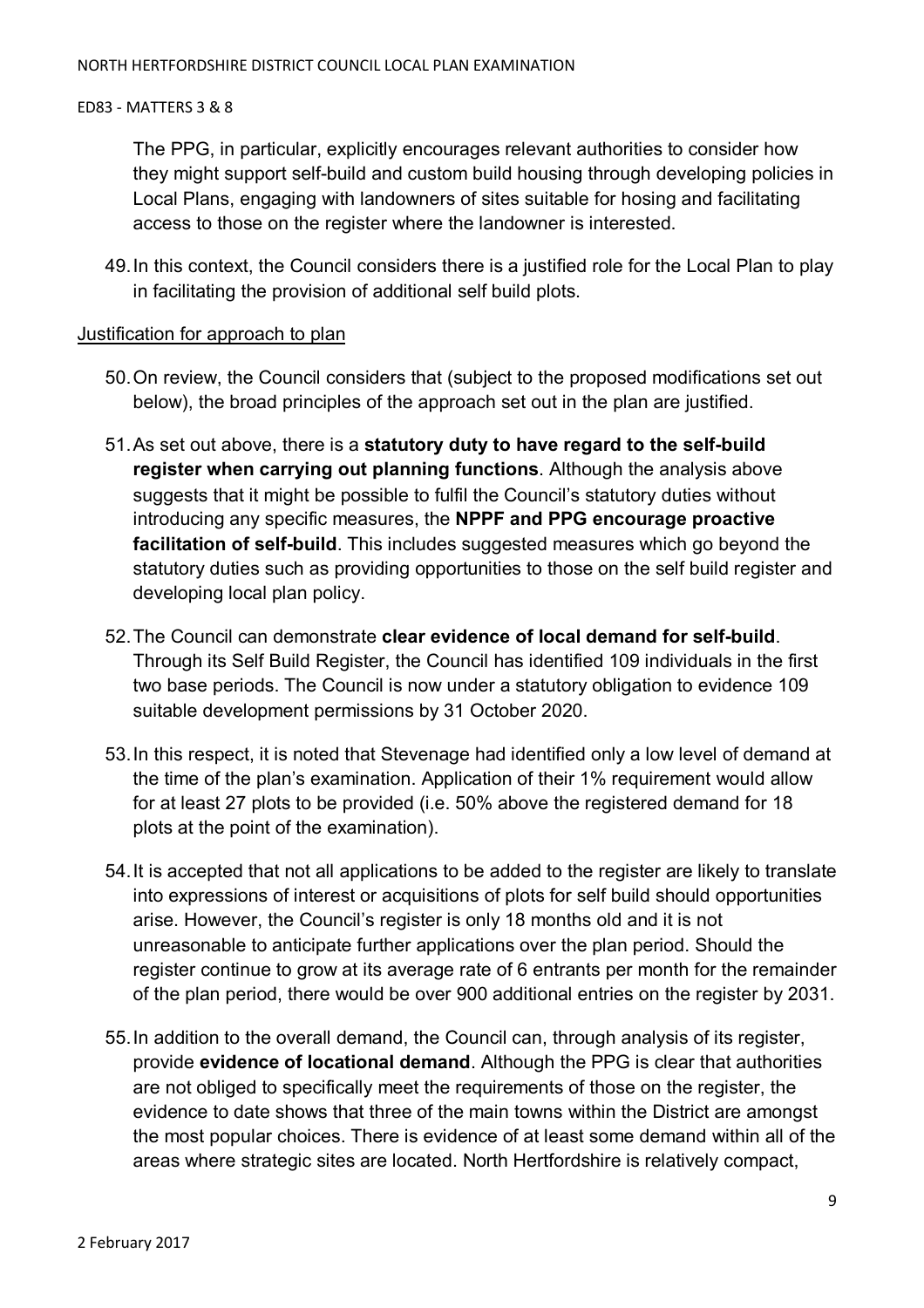particularly around the central A1(M) core, and provision on strategic sites would be within reasonable distance of many of the locations identified on the list.

- 56. In this context, the 1% requirement on strategic sites is considered a **proportionate response that can be made acceptable and deliverable in planning terms**. The 1% requirement for strategic sites ensures a reasonable planning balance between:
	- Achieving a 'critical mass' of plots that can be located together within a development without undermining its overall coherence; and
	- Not providing a scale of proportion of plots such that they might have a disproportionate influence on the overall scheme in terms of its general design and / or appearance.
- 57. The Council's viability evidence (TI2, p.23, paragraph 2.2.15) considers that the provision of plots for custom and self build should be at least neutral in viability terms. In this regard, the Council's approach is considered **compliant with paragraph 173 of the NPPF** in that it will not threaten viability, either individually or cumulatively with other policy obligations.
- 58. In the above context, the Council considers that the 1% requirement on the strategic allocations proposed in the plan is justified in relation to sites BA1, LG1, NS1, HT1 and GA2 (Policies SP14 to SP18, pp.61-70).
- 59. However, it is now accepted that the Council cannot justify this approach in relation to the East of Luton site (LP1, Policy SP19, p.71). The majority of this allocation (1,950 out of the proposed 2,100 homes) is to help address unmet housing needs arising from Luton. As set out above, Luton have not identified a self-build need or self-build requirement through their own plan and it would therefore be inconsistent to require the provision of self-build plots for this element of the build.
- 60. Seeking 1% self-build on the 150 homes that are proposed East of Luton to meet the share of needs arising from within North Hertfordshire would be to apply a lower threshold on a 'one-off' basis and result in the provision of just 1 or 2 plots, contrary to the approach in paragraph 56 above.

## **Practicalities**

61. Some concerns have been raised through the examination relating to the practicalities of securing self-build provision and ensuring its coherence with the remainder of the development. It is considered that these concerns can be addressed through the Council's decision making functions. This might include the use of (but not necessarily be limited to):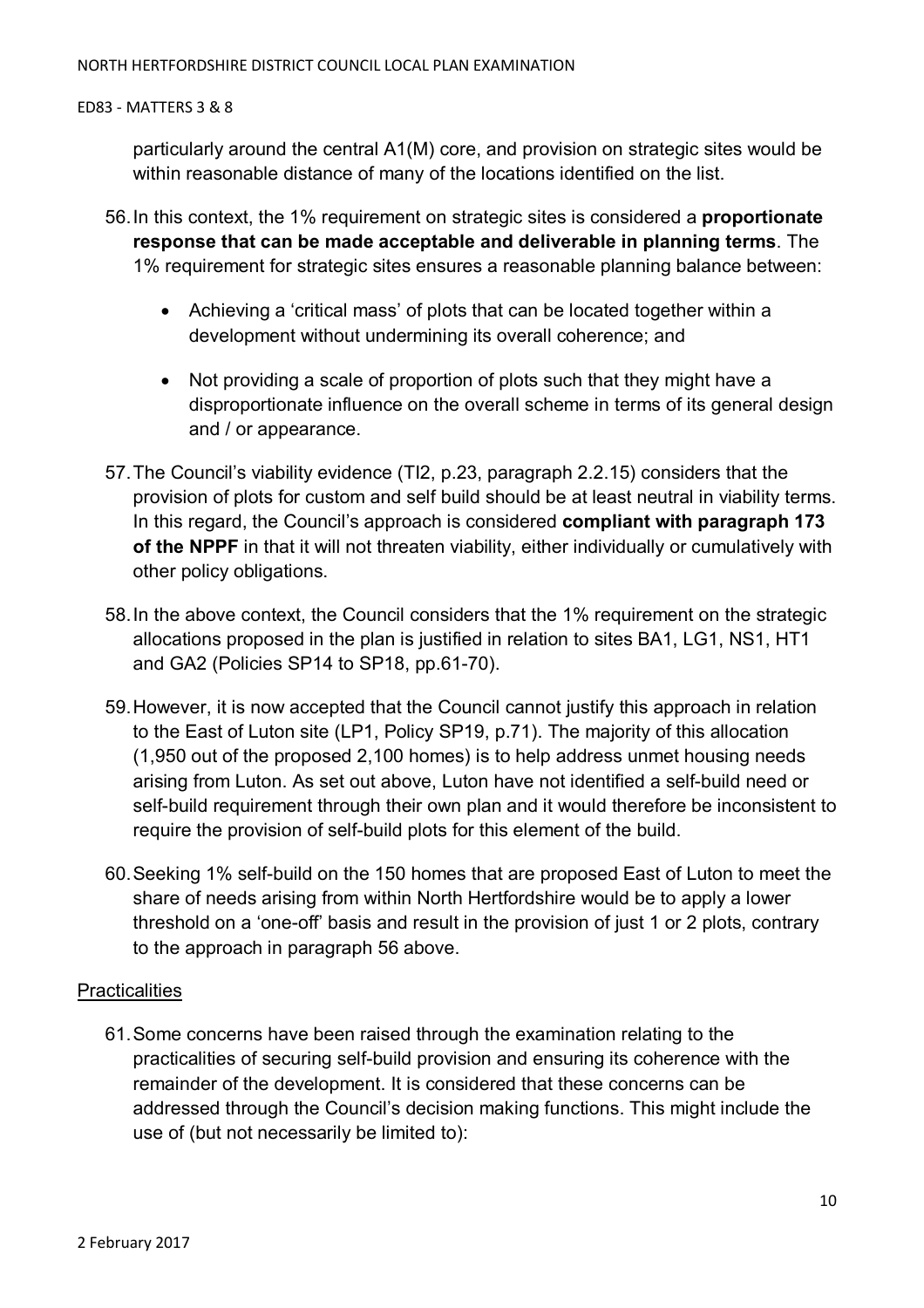#### NORTH HERTFORDSHIRE DISTRICT COUNCIL LOCAL PLAN EXAMINATION

#### ED83 - MATTERS 3 & 8

- The inclusion of 'reversion' clauses in any relevant s106 legal agreements identifying that self-build plots remaining unsold after a specified time period; and
- Design codes (or equivalent) setting out an agreed palette of materials, parameters etc. for self-build plots having regard to the proposals for the wider site.
- 62. The Council is considering the need for further guidance on Self-Build in North Hertfordshire outside of the Local Plan examination. These issues can be given further consideration through this process.

## Modifications to the plan

- 63. Following discussion at the examination and the submission of statements and additional information by participants, it is accepted that approach to Self Build and Custom Housebuilding in the plan should be clarified for effectiveness. In particular, the distinction between:
	- Windfall development schemes that will arise over the course of the plan period which might contribute to the supply of 'suitable development permissions' and the statutory requirements of the Act and Regulations, but are generally self-identified/procured (windfall) schemes that are not open to third party interest or bids; and
	- Proactive measures to more specifically address the requirements identified by those on the register and widen opportunities to access self-build in line with the policy and advice set out in the NPPF and PPG respectively.
- 64. Additional supporting text to Policy SP2 will highlight the possibility for windfall and / or self-build development to come forward in villages.
- 65. It is further proposed to amend the target for 100 self-build plots in Policy SP8(f)(iii) and relate it instead to the total number of plots to be achieved through the 1% requirement on strategic sites. The supporting text will make the distinction between small windfall development and proactive measures to facilitate self-build opportunities in line with the PPG.
- 66. As a consequence of the analysis above, it is proposed to delete criterion (f) from Policy SP19.
- 67. The detailed text of the proposed modifications will be set out in the published schedule of potential changes to the plan.